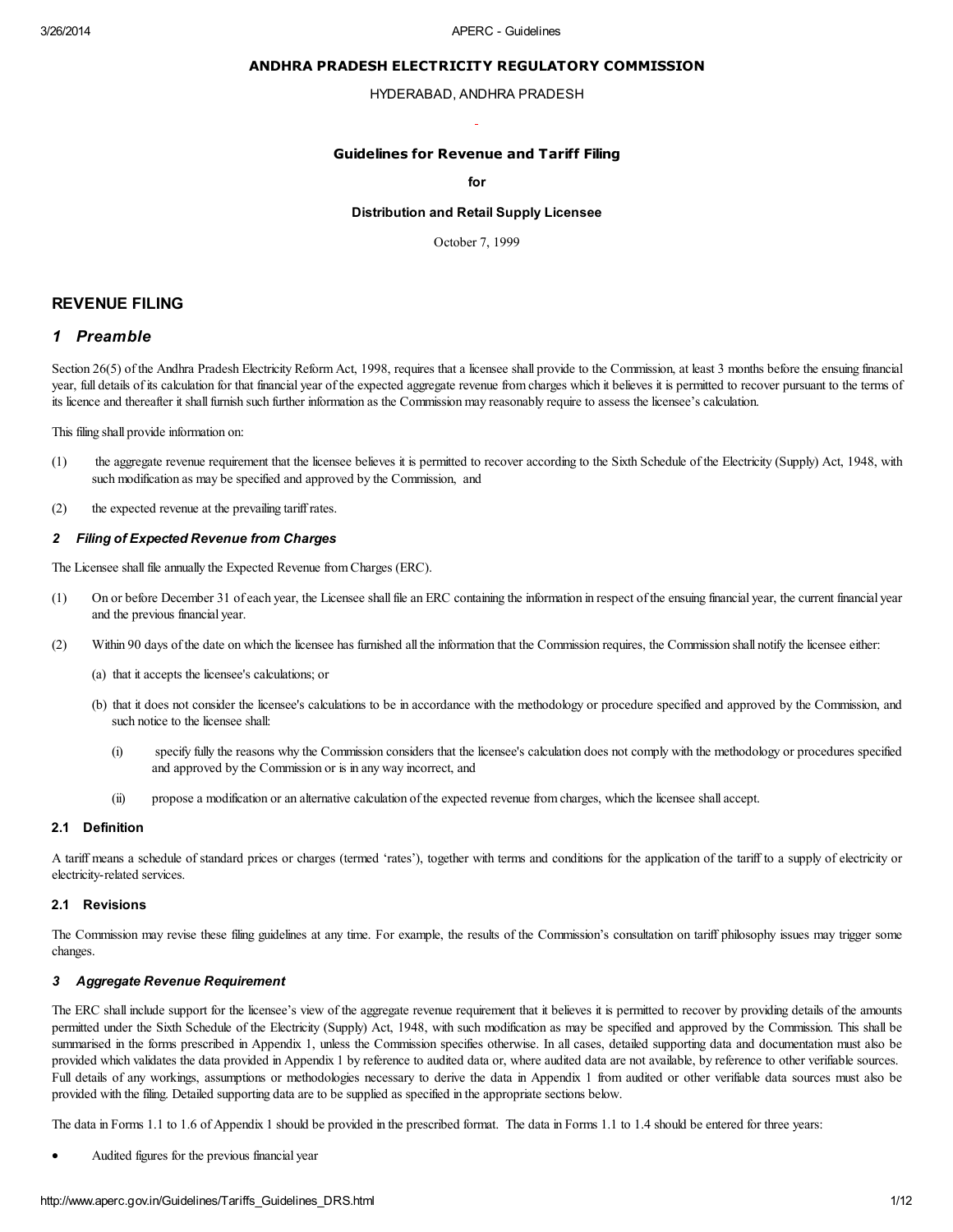- Estimated figures for the current financial year. These estimates should be based on actual figures for the first six months of the current financial year and estimated figures for the second six months of the current financial year. The estimated figures for the second half of the current financial year should be based on actual audited figures of the second half of the previous financial year with adjustments that reflect known and measurable changes expected to occur between them. These adjustments must be specifically documented and justified.
- Forecast figures for the ensuing financial year. These figures should be based on the current year figures, with adjustments that reflect known and measurable changes expected to occur between them. These adjustments must be specifically documented and justified.

#### 3.1 Revenue Requirement Form 1.1: Capital Base

Form 1.1 specifies calculation of the capital base, generally following XVII (1) of the Sixth Schedule. The licensee shall provide full details of calculation of each capital base item and enclose supporting financial and technical data for all relevant financial years. If any portion of the capital base is used in or financed from activities other than those specified in the license, full details shall be submitted to the Commission.

The Commission requires that the item No. XVII(1)(ii) of the Sixth Schedule should also include the amount of subventions from the State Government. The purpose of this change is to prevent the licensees from earning a return on subventions from the State Government. This change will be appropriate, since the licensee is not entitled to earn a return on assets that it did not purchase.

Form 1.1 shall be provided separately for the capital base applying to two periods, those being:

·

- That part of the capital base which relates to investments made on and from the  $16<sup>th</sup>$  day of October 1991 till the  $31<sup>st</sup>$  day of March 1999, including the asset base at the time of transfer to APTRANSCO; and
- That part of the capital base which relates to investments made thereafter.

Form 1.1. shall be supplemented by the following forms:

- a) Form 1.1a: Fixed Assets
- b) Form 1.1b: Depreciation
- c) Form 1.1c: Written down costs of fixed assets retired on account of obsolescence, inadequacy, superfluity, etc.
- d) Form 1.1d:Capital Expenditure
- e) Form 1.1e: Work in Progress
- f) Form 1.1f: Sale and Lease Back of Assets
- g) Form 1.1g: Domestic Loans and Debentures
- h) Form 1.1h: Foreign Loans and Debentures

#### 3.2 Revenue Requirement Form 1.2: Reasonable Return

Form 1.2 calculates the reasonable return of the licensee, as specified in sections XVII(9) and (10) of the Sixth Schedule. The capital base and standard rates used depend on the age of investments involved, as defined in section XVII (10) of the Sixth Schedule.

#### 3.3 Revenue Requirement Form 1.3: Expenditure

Form 1.3 broadly follows sections XVII(2)(b) and (c) of the Sixth Schedule. The licensee shall provide full details of calculation of each expenditure item and enclose supporting financial and technical data for allrelevant financial years.

Form 1.3. shall be supplemented by the following forms:

- a) Form 1.3a:Costs of Purchased Power
- b) Form 1.3b: Employee costs

#### 3.4 Revenue Requirement Forms 1.4: Non-tariff income

Form 1.4 calculates the income of the licensee from sources other than the tariff. However, this form should not include revenue from other businesses. It follows section XVII(2)(a) of the Sixth Schedule with the exception of item No. XVII(2)(a)(i) "gross receipts from sale of energy, less discounts applicable thereby". In addition, total receipts in the form of surcharges for late payment are to be included in this form as a separate item. The resulting total of non-tariff income shall be deducted from the total revenue requirement to calculate the net tariff revenue requirement.

## 3.5 Revenue Requirement Form 1.5:Rebates Owed from Previous Year

Form 1.5 calculates the excess of clear profit over reasonable return and the rebate to be provided by the licensee when tariffs are next re-set. The adjustment is described in Section II of the Sixth Schedule. Form 1.5 includes an item that adjusts the rebate by the amount of clear profit that the Commission may allow or disallow the licensee to keep as a result of performance based regulation. This is to provide an incentive for the licensee to improve its performance in accordance with Section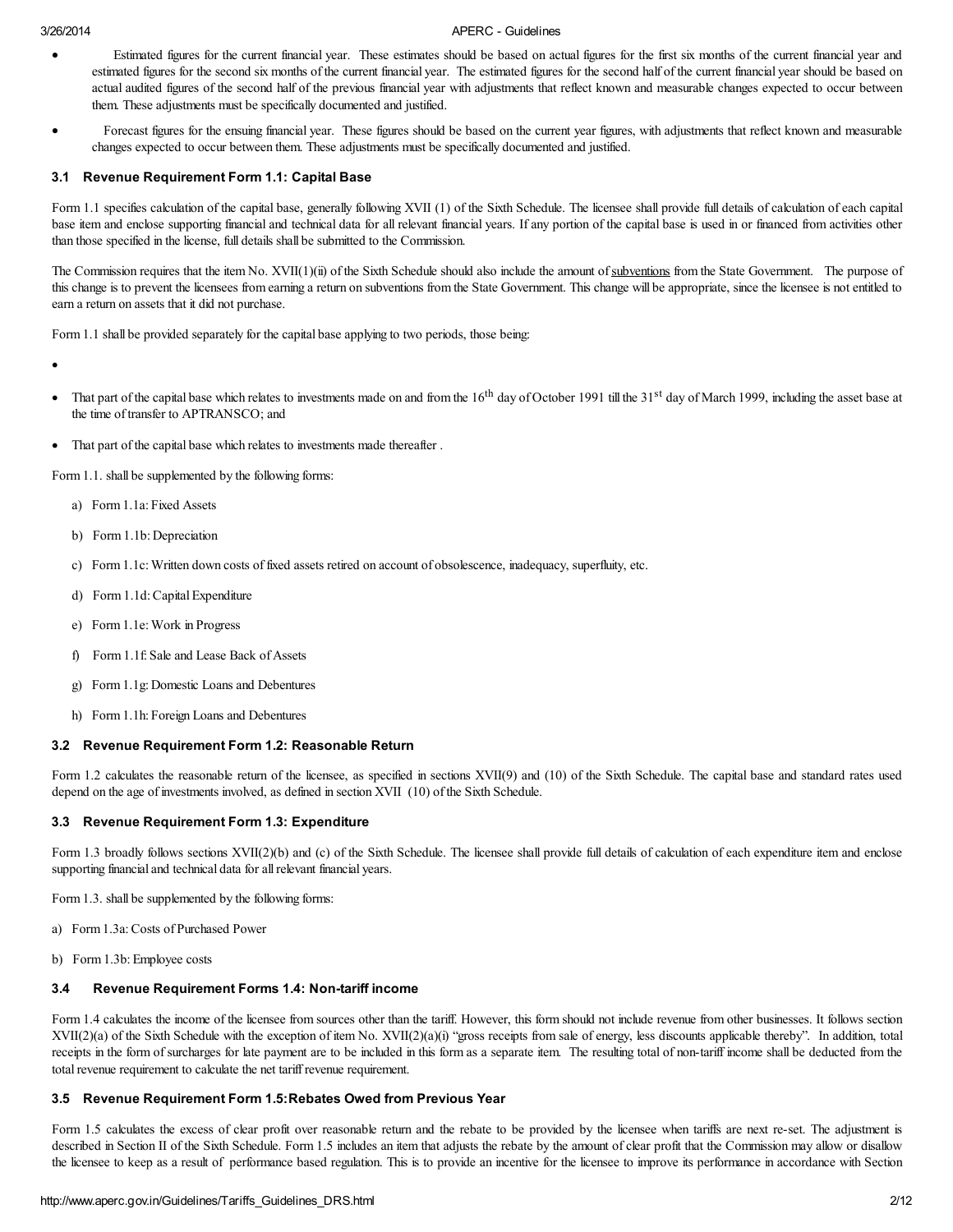26(2)(b) of the Andhra Pradesh Electricity Reform Act, 1998. The final amount of the rebate should be added to the rebate account for the previous financial year as per Section II of the Sixth Schedule. The previous year shall be used in preference to the current financial year, because audited data will not be available for the current financial year.

### 3.6 Revenue Requirement Form 1.6: Aggregate Revenue Requirement

Form 1.6 calculates the resulting aggregate revenue requirement that the licensee believes it is permitted to recover from tariffs under the Sixth Schedule in the ensuing financial year.

#### 4 Expected Revenue from Tariff Charges

The ERC shall include a calculation of the expected revenues from tariff charges by applying tariff prices to quantities supplied. This may be made in the form of a statement in the Form 2.1 included in Appendix 2. This should include a statement of and supporting documentation for the forecast quantities supplied under each rate for the ensuing financial year. The quantities, together with prices, shall be capable of providing the expected revenue under each rate and hence in aggregation the total expected revenue from tariffs for the year.

The licensee shall also provide revenues from tariff charges for the previous financial year as well as the current financial year in the same format. The licensee shall also furnish details of number of consumers by tariff category, a statement of the units consumed or assumed to be consumed by unmetered supplies related to a parameter of the supply, and the amount of energy consumed under minimum charges.

#### 5 Statement of Difference

If divergence between the aggregate revenue requirement and the expected revenues for the ensuing financial year is significant, the ERC shall include a statement of how the licensee proposes to deal with this divergence.

#### 6 Losses

Reductions in distribution losses are an important objective under section 26(2)(b) and (c) of the Andhra Pradesh Electricity Reform Act. Revenue and tariff determinations will need to take account of such reductions. The ERC shall include a detailed statement of distribution losses.

Distribution and Retail Supply licensees shall submit distribution loss figures broken down between sub-transmission (33 kV and 11 kV) and LT losses, and also between technical and non-technical losses. Calculations should refer to the energy sold to consumers and the method of calculation must be fully specified. All information should be provided for the following three periods: i) the first six months of the previous financial year, ii) the second six months of the previous financial year, and iii) the first six months of the current financial year. This may be made in the forms included in Appendix 3.

The licensee must also provide plans for reducing losses, both technical and non-technical, together with relevant load flow studies and details of the investment required to achieve the planned reductions. Plans for strengthening the energy audit shall be also included. All such plans should be presented time-wise, commencing with the ensuing financial year and covering at least the following five years. They should be substantiated by relevant analysis as to achievability and cost, and indicate the loss improvements expected to result from each program in the plan.

#### TARIFF FILING

#### 7 Preamble

Section 26(9) of the Andhra Pradesh Electricity Reform Act, 1998, requires that a licensee shall provide details of the proposed tariff or amendment to a tariff to the Commission together with such further information as the Commission may require to determine whether the tariff or amended tariff would satisfy the provision of Section 26(7) of the Andhra Pradesh Electricity Reform Act, 1998.

#### 8 Filing of Proposed Tariff or Tariff Amendment

- (1) Where the licensee proposes:
	- (a) to change all or any of the tariff rates and/or
	- (b) to formulate a new tariff or tariffs,

the licensee shall provide to the Commission, at least 3 months before the proposed date for implementation, a filing of the proposed tariff or amendment to a tariff (FPT) containing such details as the Commission may require. The FPT must contain the information specified below, and the licensee shall also provide such further information as the Commission may require. The Commission may change the filing requirements at any time and may do so after the consultation on tariff philosophy issues is completed.

- (2) The information to be provided by the licensee must include:
	- a) A statement of the current tariff rates and all applicable terms and conditions, and the expected full-year revenue from the current tariff rates in the year in which the new tariff is to be implemented. This should be shown in Form 2.1 of Appendix 2.
	- b) A statement of the proposed tariff rates and charges, including a full statement of all applicable terms and conditions. This statement should be shown in a form appropriate to the proposed tariff structure. Details should also be supplied of the publicity intended to be given to new tariff options when they are to be implemented.
	- c) A statement of the revenue requirement for the period of twelve months following the date of implementation of the proposed tariff or the tariff amendment. This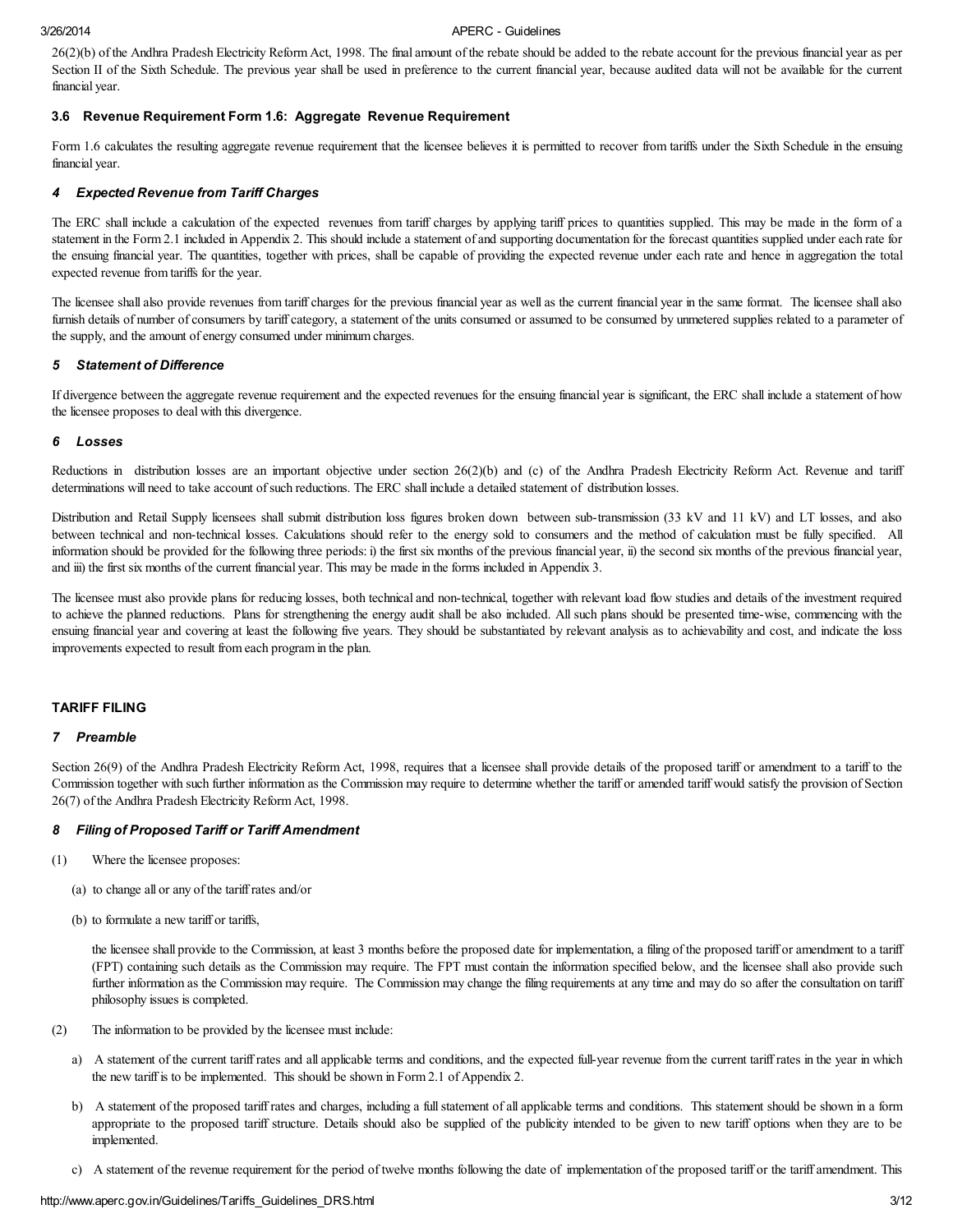should be provided in the forms included in the Appendix 1. If the tariff is to be implemented within 3 months of the beginning of the ensuing financial year, the statement can include the revenue requirement for the ensuing financial year.

- d) A statement of the expected full-year revenue of the proposed tariff for the same financial year as in c). This should be given in Form 4.1 of Appendix 4. If the proposed tariff is to be introduced after the start of the financial year, a statement of the proportion of expected revenues and quantities supplied under each proposed rate during remaining months of the financial year shall be included. This may be made on Form 4.2 of Appendix 4.
- e) A statement of the estimated change in annual expected revenues that would result from the proposed tariff changes in the year in which they are to be implemented, stated in Rupees and percentage terms. This is should be made in Form 4.3 of Appendix 4.
- f) A statement of the effect of the proposed tariff changes on a typicalsmall, average and large consumer in each tariff class. This statement shall be made in Form 4.4 of Appendix 4.
- g) An embedded cost study detailing functionalization, classification, and allocation of the revenue requirement into consumer classes, and determination of embedded unit costs. Indicate specifically how external subsidies are accounted for in the embedded cost study. The study shall include all relevant details and methods used. In addition, the annual embedded costs for each consumer category should be included in Form 4.5 of Appendix 4.
- h) A study of marginal costs of the licensee's business, including time-differentiated marginal costs by a) voltage levels or b) consumer classes and a written explanation of the methods used to calculate marginal costs, along with all workpapers. In addition, the statement shall include a comparison of the percentage of marginal costs recovered by the current and proposed tariff for each tariff class. Unit marginal costs by time period, units of sale by class, and revenues from charging marginal costs by customer class should be presented in Form 4.6 of Appendix 4.
- i) A written explanation of the manner in which the proposed tariffs improve the efficiency of the price signal provided to consumers vis a vis the unit marginal costs in Form 4.6 of Appendix 4.
- j) A written explanation of the rationale for the proposed tariff changes, supported by calculations of any proposed new tariff.
- k) Any other information, as required by the relevant license or specified by the Commission.

### 9 Requirements Regarding Cross-Subsidies and External Subsidies

#### 9.1 Cross Subsidies among Categories and Tariffs

Pursuant to Section 26(7)(a) of the Andhra Pradesh Electricity Reform Act, 1998, cross-subsidies must be restricted to only those categories where the need arises. Cross subsidies take the form of tariff differentials between classes of consumers that do not reflect differences in the circumstances of supply or sale to such classes. These differences include quantity, load factors, power factor, level and timing of peak demand, conditions of interruptability, location of premises being supplied, date and duration of the agreement or any other relevant factors. The Commission may by Order allow a licensee to provide cross-subsidies to a particular customer group over an appropriate period of time to be determined by the Commission.

#### 9.1.1 Statement of Cross-subsidies

The tariff filing shall include a statement that calculates the amount of cross subsidy in the existing tariffs and in the proposed tariffs. This should be done in two ways: (1) comparing embedded costs with current and proposed class revenues using Form 4.7 of Appendix 4, and (2) comparing marginal cost revenue with current and proposed class revenues using Form 4.8 of Appendix 4. If the proposed tariffs include a cross subsidy, a statement is required, as applicable, to show how this complies with any cross-subsidy scheme notified by the Commission.

#### 9.2 External Subsidies

The tariff filing shall also include a statement showing full details of the calculation of each type of subsidy received, due or assumed to be due from the State Government, the consumers to whom it is directed, and documentation showing how each type of subsidy is reflected in the embedded costs applicable to those customers. This statement shall also include the embedded cost calculated without consideration of the subsidy for those customers. Allocation of each type of external subsidy among consumer classes should be shown in Form 4.9 of Appendix 4. Summary information should be shown on Form 4.5 of Appendix 4. The subsidy calculations shall also compare the amount of subsidy to be received in the year in which the tariff is to be implemented with the amount of subsidy received in the previous year and, where relevant, the current year.

#### 10 Other Information

The Commission may require the licensee to provide any additional information necessary to assess the licensee's filing. In particular, the licensee must provide reports on the following as part of the FPT:

- (a) Plans for undertaking load research to determine the load profile of consumers supplied under each tariff. This is an essential requirement if future tariffs are to reflect costs.
- (b) Plans to improve the system power factor by providing an incentive for consumers to install correction capacitors.
- (c) Plans for determining the relationship between kWh consumed and the connected loads on which unmetered charges are based.
- (d) Programme for converting unmetered connections to metered supply, together with investment needed.
- (e) Method of assessing consumption when meter is not installed or is defective, together with basis for such assessment.
- (f) Plans, both short-term and long-term, for rationalization of existing manpower.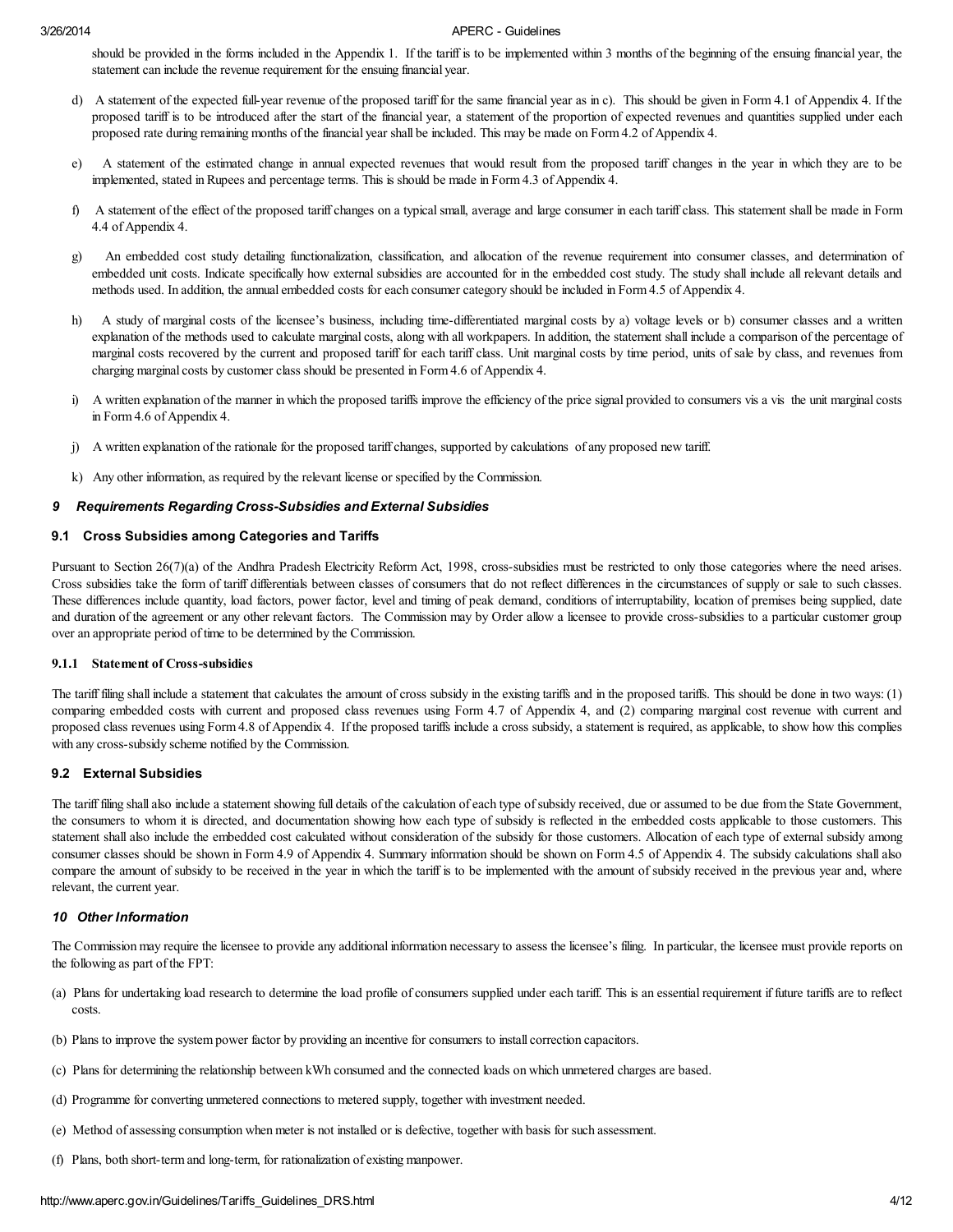(g) Expansion plan for all capital investment.

#### 11 Performance Measures

Paragraph 26(2)(b) of the Andhra Pradesh Electricity Reform Act, 1998, stipulates that, while designing the tariff, the licensee should consider the factors which would encourage efficiency, economic use of the resources, good performance, optimum investments and other matters which the Commission considers appropriate keeping in view the salient object and purposes of the provisions of this Act, besides keeping in view the interest of consumers.

The licensee shall provide the following performance indicators for the previous financial year:

- a) Number and duration of supply interruptions on distribution networks, separately for 33 kV, 11 kV and LT system. Details of steps proposed to improve performance and monitoring.
- b) Periods when voltage and/or frequency was beyond the prescribed limits on primary distribution (33 kV, 11 kV) networks. Details of steps proposed to improve performance and monitoring.
- c) Number ofsupply or connection applications pending for more than six months, categorised by the reason why.
- d) Numbers of reported fatal and non-fatal accidents, differentiating between accidents involving humans and those involving animals. An analysis ofsteps to reduce such accidents must also be provided.
- e) Numbers of inadequate or defective meters. Programme and phasing of investment for replacements.
- f) Number of unauthorised connections (as a result of sample survey) to be reported by tariff category. Measures adopted to curb unauthorised consumption. Results and programme for the future.
- g) Amount of revenue arrears at beginning and end of year analysed age-wise on a six-monthly basis. Reasons for non-collection and details of litigation involving collection of revenue of Rs. 50,000 or more should also be provided.
- h) Data should be provided for each consumer category indicating (i) the normal meter reading cycle and the number of meter readings not carried out in accordance with that cycle, and (ii) the number of consumer bills not served within 15 days of the meter reading. Please also provide details of plans to improve the efficiency and punctuality of meter reading, the despatch of consumer bills, and cash collection.

### Appendix 1

Items in the following Forms are cross-referenced to paragraphs in section XVII of the Sixth Schedule of the Electricity (Supply) Act, 1948. For convenience, shorter wording has been used in here compared to the Sixth Schedule. For the purpose of application of the Guidelines, the full wording of the Sixth Schedule shall be used where applicable.

#### Revenue Requirement Form 1.1: Capital Base

|            |                                                                              | <b>Previous</b>                  | <b>Current</b>                     | <b>Ensuing year</b>        |
|------------|------------------------------------------------------------------------------|----------------------------------|------------------------------------|----------------------------|
| Ref.       | <b>Data Required</b>                                                         | vear<br>Audited<br>Rs. in Crores | vear<br>Estimated<br>Rs. in Crores | Projected<br>Rs. in Crores |
|            |                                                                              |                                  |                                    |                            |
| 1. (a)     | Original cost of fixed asset (excluding consumers)<br>contributions)         |                                  |                                    |                            |
| (b)        | Cost of intangible assets                                                    |                                  |                                    |                            |
| (c)        | The original cost of work in progress                                        |                                  |                                    |                            |
| (d)        | The amount of investment compulsorily made                                   |                                  |                                    |                            |
|            | under para-IV of the Sixth Schedule                                          |                                  |                                    |                            |
| (e)        | An amount on account of working capital equal to                             |                                  |                                    |                            |
|            | the sum of:                                                                  |                                  |                                    |                            |
| $(e)$ (i)  | Average cost of stores                                                       |                                  |                                    |                            |
|            | $(1/12^{\text{th}})$ of the sum of the stores materials and                  |                                  |                                    |                            |
|            | suppliers including fuel in hand at the end of each                          |                                  |                                    |                            |
|            | month of the year)                                                           |                                  |                                    |                            |
| $(e)$ (ii) | Average cash and bank balance                                                |                                  |                                    |                            |
|            | $(1/12th$ of the sum of cash and bank balance                                |                                  |                                    |                            |
|            | whether credit or debit and call and short term                              |                                  |                                    |                            |
|            | deposits at the end of each month of the year)                               |                                  |                                    |                            |
| NA         | Capitalized Loss allowed by the Commission*                                  |                                  |                                    |                            |
|            | <b>Sub-total of positive elements of Capital Sum of above</b><br><b>Base</b> |                                  |                                    |                            |

Less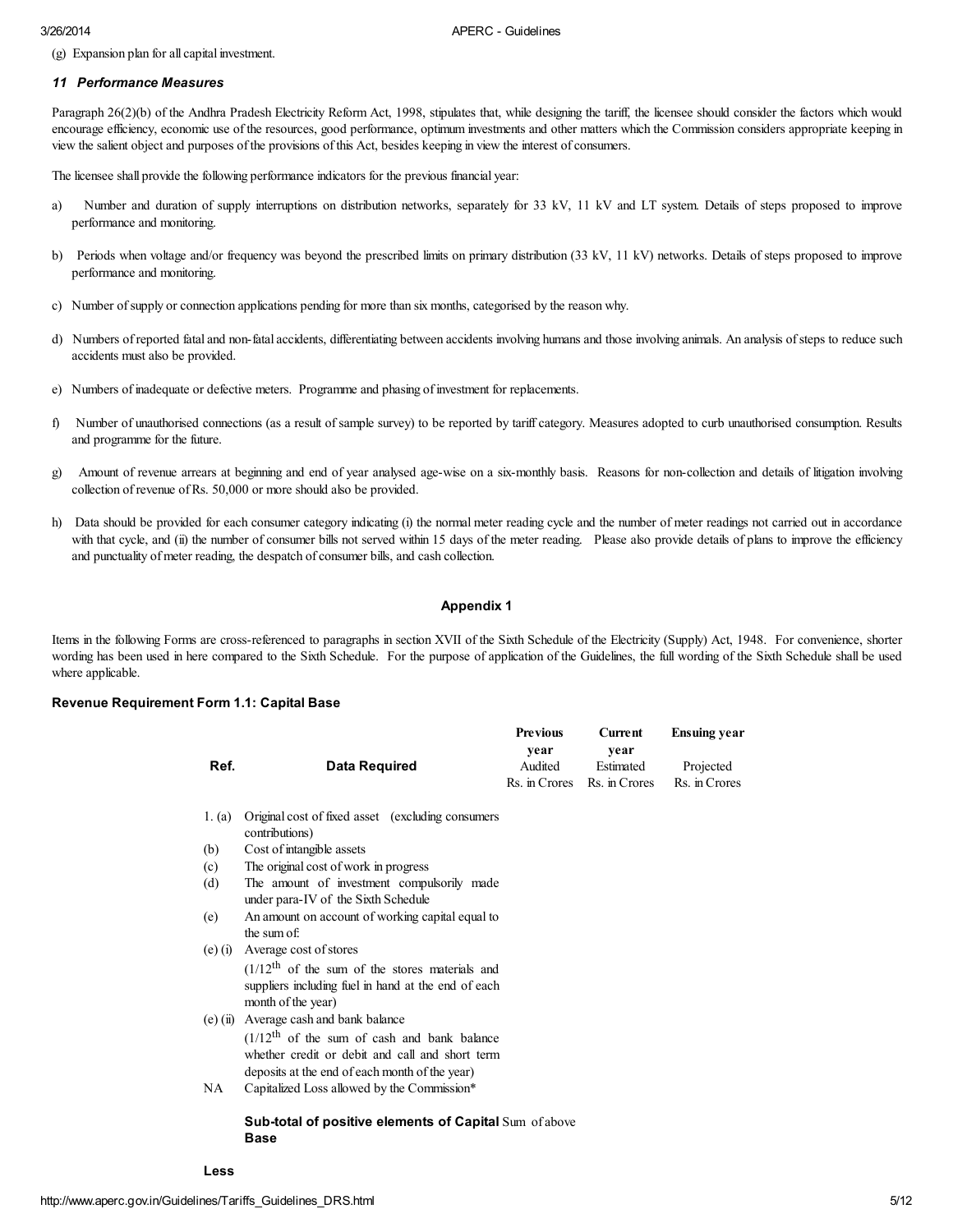- i) The amounts written off or set aside on account of depreciation of fixed assets.
- ii) The amount of any loan or subvention from the State Government.
- ii-a) The amount of any loans borrowed from organisations or institutions approved by the State Govt.
- ii-b) The amount of any debenture issued by the licensee.
- iii) The amounts deposited in cash with the licensee by consumers, by way of security.
- iv) The amount standing to the credit of Tariffs and Dividends Control Reserve at the beginning of the year of account.
- v) The amount standing to the credit of the Development Reserve at the close of the year.
- vi) The amount carried forward (at the beginning of the year of account) in the accounts of the Licensee for distribution to the consumers. Sub-total of negative elements of Sum of above Capital Base

Net Capital Base net figure (first sub-total above minus the second)

Note: Separate table shall be provided for each layer of the Capital Base. The components of working capital should be included only on the sheet for post-31-3-99 assets.

\* Capitalised Loss shallreflect the amount of previous losses allowed by the Commission to be

capitalized during the transition period.

The licensee shall provide data in the following formats for the previous year, current year, and the ensuing year in separate tables:

### Form 1.1a: Fixed Assets

Information shall be provided by voltage class (33 kV, 11 kV, 0.4/0.22 kV) as far as practicable. Repeat the same format to provide voltage class-wise information.

| Particular of assets      | Balance<br>at the | <b>Additions</b> | Retirement<br>of  | Balance at the  | Remarks |
|---------------------------|-------------------|------------------|-------------------|-----------------|---------|
|                           | beginning of the  | during the year  | assets during the | end of the year |         |
|                           | year              |                  | year              |                 |         |
|                           |                   |                  |                   |                 |         |
| Land and rights           |                   |                  |                   |                 |         |
| Building and structures   |                   |                  |                   |                 |         |
| Substation                |                   |                  |                   |                 |         |
| transformers.             |                   |                  |                   |                 |         |
| transformer kiosk, other  |                   |                  |                   |                 |         |
| fixed apparatus of rating |                   |                  |                   |                 |         |
| 100 kVA and above         |                   |                  |                   |                 |         |
| Substation                |                   |                  |                   |                 |         |
| transformers,             |                   |                  |                   |                 |         |
| transformer<br>kiosks.    |                   |                  |                   |                 |         |
| other fixed apparatus of  |                   |                  |                   |                 |         |
| rating below 100 kVA      |                   |                  |                   |                 |         |
| Switch gear               |                   |                  |                   |                 |         |
| Towers, poles, fixures,   |                   |                  |                   |                 |         |
| overhead<br>conductors    |                   |                  |                   |                 |         |
| and devices               |                   |                  |                   |                 |         |
| cables<br>Underground     |                   |                  |                   |                 |         |
| and devices               |                   |                  |                   |                 |         |
| Service lines             |                   |                  |                   |                 |         |
| Metering equipment        |                   |                  |                   |                 |         |
| Miscellaneous             |                   |                  |                   |                 |         |
| equipment                 |                   |                  |                   |                 |         |
| Other items               |                   |                  |                   |                 |         |
| (provide a detailed list) |                   |                  |                   |                 |         |
| Total                     |                   |                  |                   |                 |         |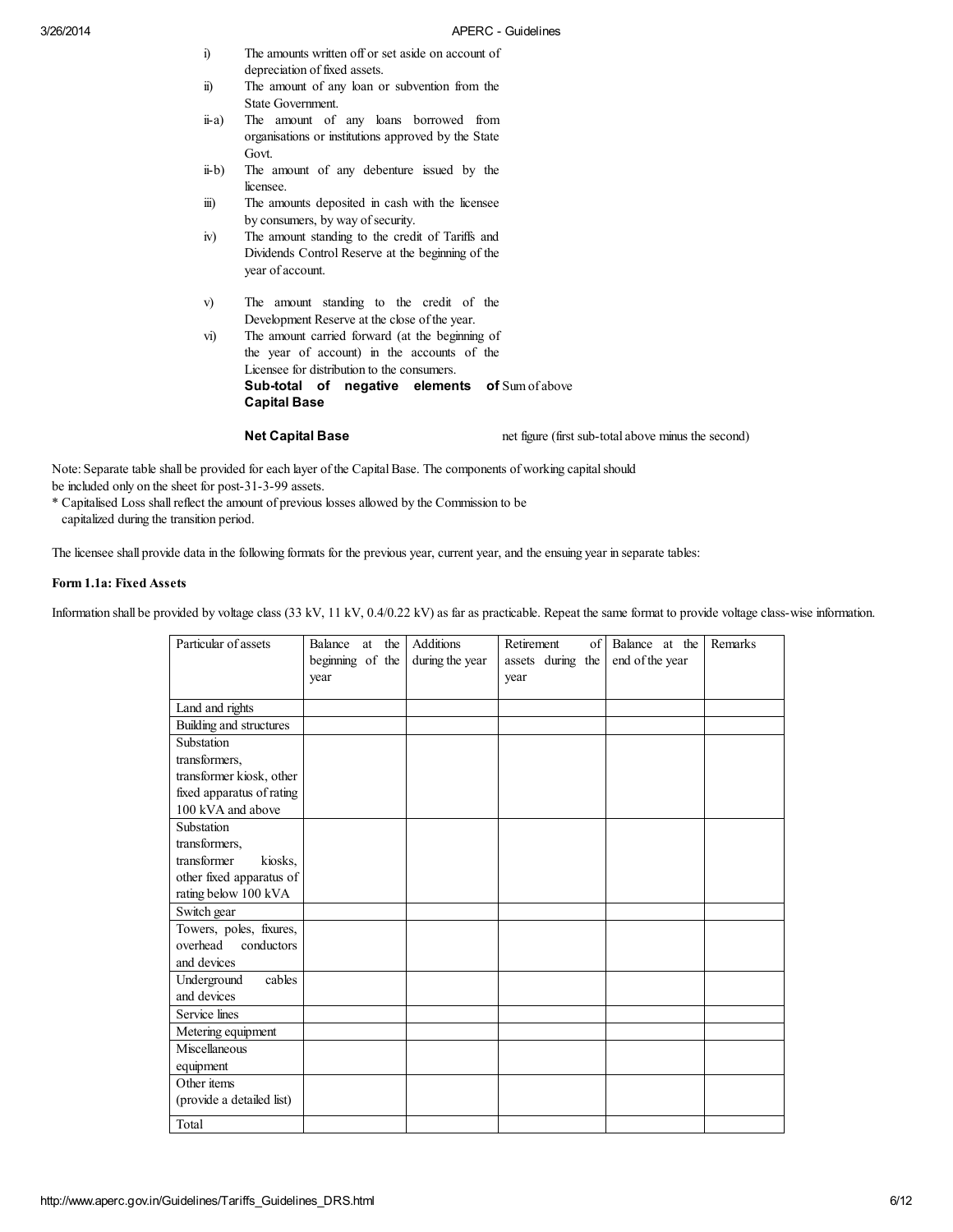The licensee shall provide data in the following formats for the previous year, current year, and the ensuing year in separate tables:

## Form 1.1b: Depreciation

| Description<br>of assets                                                                            | Balance of<br>accumulated<br>depreciation<br>the<br>at<br>beginning of<br>the year | Balance<br>of<br>arrears<br>depreciation<br>the<br>at<br>beginning of<br>the year | of Additions during the year |                                          |                                                                            |       | Withdrawals<br>the<br>from<br>depreciation<br>fund during<br>the year | Balance<br>of<br>accumulated<br>depreciation<br>at the end of<br>the year | Balance<br>of<br>of<br>arrears<br>depreciation<br>at the end of<br>the year | Remarks |
|-----------------------------------------------------------------------------------------------------|------------------------------------------------------------------------------------|-----------------------------------------------------------------------------------|------------------------------|------------------------------------------|----------------------------------------------------------------------------|-------|-----------------------------------------------------------------------|---------------------------------------------------------------------------|-----------------------------------------------------------------------------|---------|
|                                                                                                     |                                                                                    |                                                                                   | of<br>Rate<br>depreciation   | Depreciation<br>provided for<br>the year | of  <br>Arrears<br>depreciation<br>off<br>written<br>during<br>the<br>year | Total |                                                                       |                                                                           |                                                                             |         |
| Licensee<br>list<br>should<br>assets in the<br>same<br>structure as<br>Form<br>$\mathbf{m}$<br>1.1a |                                                                                    |                                                                                   |                              |                                          |                                                                            |       |                                                                       |                                                                           |                                                                             |         |
|                                                                                                     |                                                                                    |                                                                                   |                              |                                          |                                                                            |       |                                                                       |                                                                           |                                                                             |         |

The licensee shall provide data in the following formats for the previous year, current year, and the ensuing year in separate tables:

## Form 1.1c: Written Down Cost of Fixed Assets

| Particulars of | $\sigma$ f<br>Balance | Written        | Written                            | Amount        | Excess of sale   | Amount         | Balance of   |
|----------------|-----------------------|----------------|------------------------------------|---------------|------------------|----------------|--------------|
| assets         | written               |                | down cost of down cost of realised |               | proceeds over    | off<br>written | written down |
|                | down cost             | assets retired | sold<br>assets                     | during<br>the | written<br>down  | during<br>the  | cost at the  |
|                | of assets at          | during<br>the  | during<br>the                      | year          | cost transferred | year           | end of the   |
|                | the                   | year           | year                               |               | to Contingencies |                | year         |
|                | beginning of          |                |                                    |               | Reserve          |                |              |
|                | the year              |                |                                    |               | Account          |                |              |
|                |                       |                |                                    |               |                  |                |              |
|                |                       |                |                                    |               |                  |                |              |
|                |                       |                |                                    |               |                  |                |              |
|                |                       |                |                                    |               |                  |                |              |

The licensee shall provide data in the following formats for the previous year, current year, and the ensuing year in separate tables:

#### Form 1.1d: Capital Expenditure

| Project | <b>Brief</b> | Project cost      |          | Reasons Project schedule |                      |          |        |     |              |                | Reasons ExpenditureExpenditureExpenditure Expenditure Source |               |
|---------|--------------|-------------------|----------|--------------------------|----------------------|----------|--------|-----|--------------|----------------|--------------------------------------------------------------|---------------|
| name    | description  |                   | for cost |                          |                      |          |        |     |              |                | for delayup to the during the up to the Capitalized          | <sup>of</sup> |
|         | of<br>the    |                   | revision |                          |                      | end      | ofvear | end |              | O <sub>1</sub> |                                                              | Capital       |
|         | project      |                   |          |                          |                      | previous |        |     | current year |                |                                                              |               |
|         |              |                   |          |                          |                      | year     |        |     |              |                |                                                              |               |
|         |              |                   |          |                          |                      |          |        |     |              |                |                                                              |               |
|         |              | Original Revised  |          | Original                 | Revised              |          |        |     |              |                |                                                              |               |
|         |              | estimate estimate |          |                          | completioncompletion |          |        |     |              |                |                                                              |               |
|         |              |                   |          | date                     | date                 |          |        |     |              |                |                                                              |               |
|         |              |                   |          |                          |                      |          |        |     |              |                |                                                              |               |
|         |              |                   |          |                          |                      |          |        |     |              |                |                                                              |               |
|         |              |                   |          |                          |                      |          |        |     |              |                |                                                              |               |
|         |              |                   |          |                          |                      |          |        |     |              |                |                                                              |               |
|         |              |                   |          |                          |                      |          |        |     |              |                |                                                              |               |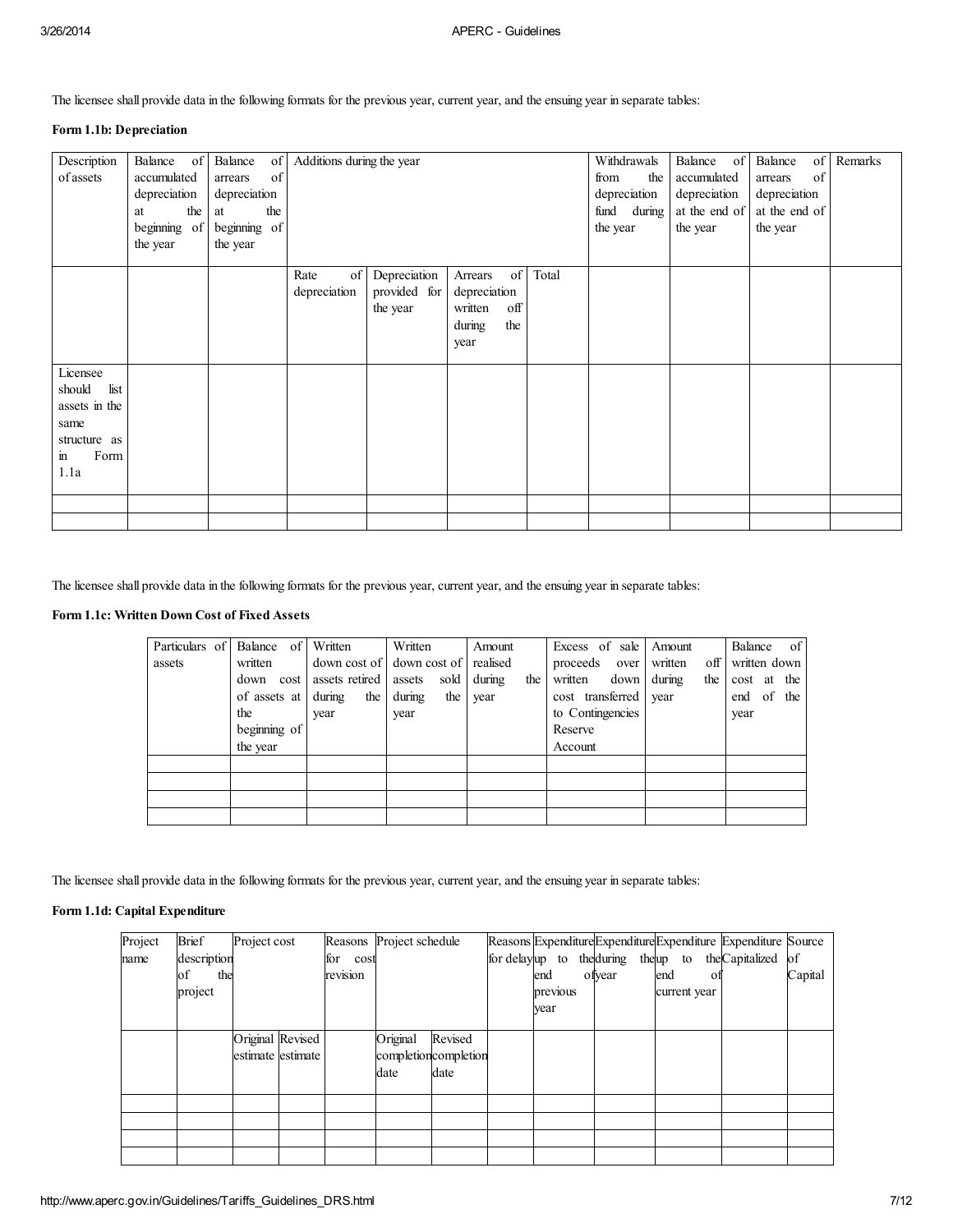The licensee shall provide data in the following formats for the previous year, current year, and the ensuing year in separate tables:

## Form 1.1e: Work in Progress

| Description                   | Previous year          | Current year             | <b>Ensuing year</b>      |
|-------------------------------|------------------------|--------------------------|--------------------------|
|                               | Audited, Rs. in Crores | Estimated, Rs. in Crores | Projected, Rs. in Crores |
| Opening balance               |                        |                          |                          |
| Add: New investment           |                        |                          |                          |
| Capital Expenditure           |                        |                          |                          |
| Interest during construction  |                        |                          |                          |
| Less: Investment capitalised* |                        |                          |                          |
| Closing balance               |                        |                          |                          |

\* provide details of investment capitalised.

The licensee shall provide data in the following formats for the previous year, current year, and the ensuing year in separate tables:

## Form 1.1f:Sale and Lease Back of Assets

| Serial | Particulars | of Year     | of | Original    | Year | of l | Book Value at the | Period<br>$\circ$ f' | Annual Lease |
|--------|-------------|-------------|----|-------------|------|------|-------------------|----------------------|--------------|
| No.    | Assets      | Acquisition |    | Cost of the | Sale |      | time of the sale  | Lease                | Payments     |
|        |             |             |    | Asset       |      |      |                   |                      |              |
|        |             |             |    |             |      |      |                   |                      |              |
|        |             |             |    |             |      |      |                   |                      |              |
|        |             |             |    |             |      |      |                   |                      |              |
|        |             |             |    |             |      |      |                   |                      |              |
|        |             |             |    |             |      |      |                   |                      |              |

The licensee shall provide data in the following formats for the previous year, current year, and the ensuing year in separate tables:

### Form 1.1g:Domestic Loans and Debentures

| Serial | Name of     |  |  |  | Balance at | Amount        | Amount     | Balance         | Rate<br>of            | Interest    | Remarks |
|--------|-------------|--|--|--|------------|---------------|------------|-----------------|-----------------------|-------------|---------|
| No.    | the         |  |  |  | the        | received      | redeemed   | outstanding     | interest              | to<br>be    |         |
|        | Institution |  |  |  | beginning  | during        | during the | at the end      | (indicative)          | paid        |         |
|        |             |  |  |  | of         | the the year* | year*      | of the year $*$ | $\mathbf{m}$<br>range | during      |         |
|        |             |  |  |  | year*      |               |            |                 | case                  | of the year |         |
|        |             |  |  |  |            |               |            |                 | several               |             |         |
|        |             |  |  |  |            |               |            |                 | loans<br>per          |             |         |
|        |             |  |  |  |            |               |            |                 | institution)          |             |         |
|        |             |  |  |  |            |               |            |                 |                       |             |         |
|        |             |  |  |  |            |               |            |                 |                       |             |         |
|        |             |  |  |  |            |               |            |                 |                       |             |         |
|        |             |  |  |  |            |               |            |                 |                       |             |         |

\*This information to be provided on a consolidated basis institutionwise.

The licensee shall provide data in the following formats for the previous year, current year, and the ensuing year in separate tables:

#### Form 1.1h: Foreign Loans and Debentures\*

| Serial | Description  | Year of   | Amount     | Exchange | Initial | Year     | Rate          | Period  | Balance              | Amount                | Amount               | Balance        | Interest              | Remarks |
|--------|--------------|-----------|------------|----------|---------|----------|---------------|---------|----------------------|-----------------------|----------------------|----------------|-----------------------|---------|
| No.    | loans/<br>of | sanction  | sanctioned | rate     | relief  | of first | of            | of      | the<br>at            | received              | redeemed             | outstanding to | be                    |         |
|        | debentures   | of loan/  | in foreign |          | period  | drawal   | interest      | payment | beginning            | during                | during the           | at the end     | paid                  |         |
|        | raised       | debenture | currency   |          |         |          | $\frac{0}{0}$ |         | of<br>the            | the year              | year<br>$\mathbf{m}$ | of the year    | during                |         |
|        |              | and       |            |          |         |          |               |         | $\mathbf{m}$<br>year | $\mathbf{m}$<br>local | local and            | in local and   | the year              |         |
|        |              | tenure    |            | Initial  |         |          |               |         | local and            | and                   | foreign              | foreign        | $\mathbf{m}$<br>local |         |
|        |              |           |            | Current  |         |          |               | From    | foreign              | foreign               | currency             | currency       | and                   |         |
|        |              | Year      |            |          |         |          |               | To      | currency             | currency              |                      |                | foreign               |         |
|        |              | Period    |            |          |         |          |               |         |                      |                       |                      |                | currency              |         |
|        |              |           |            |          |         |          |               |         |                      |                       |                      |                |                       |         |
|        |              |           |            |          |         |          |               |         |                      |                       |                      |                |                       |         |
|        |              |           |            |          |         |          |               |         |                      |                       |                      |                |                       |         |
|        |              |           |            |          |         |          |               |         |                      |                       |                      |                |                       |         |

\* All relevant details should be provided. If loans are redeemed or interest is paid in instalments during the year, such details should be provided. The exchange rate to be applied must be as of the date when the loan is redeemed or the interest is paid.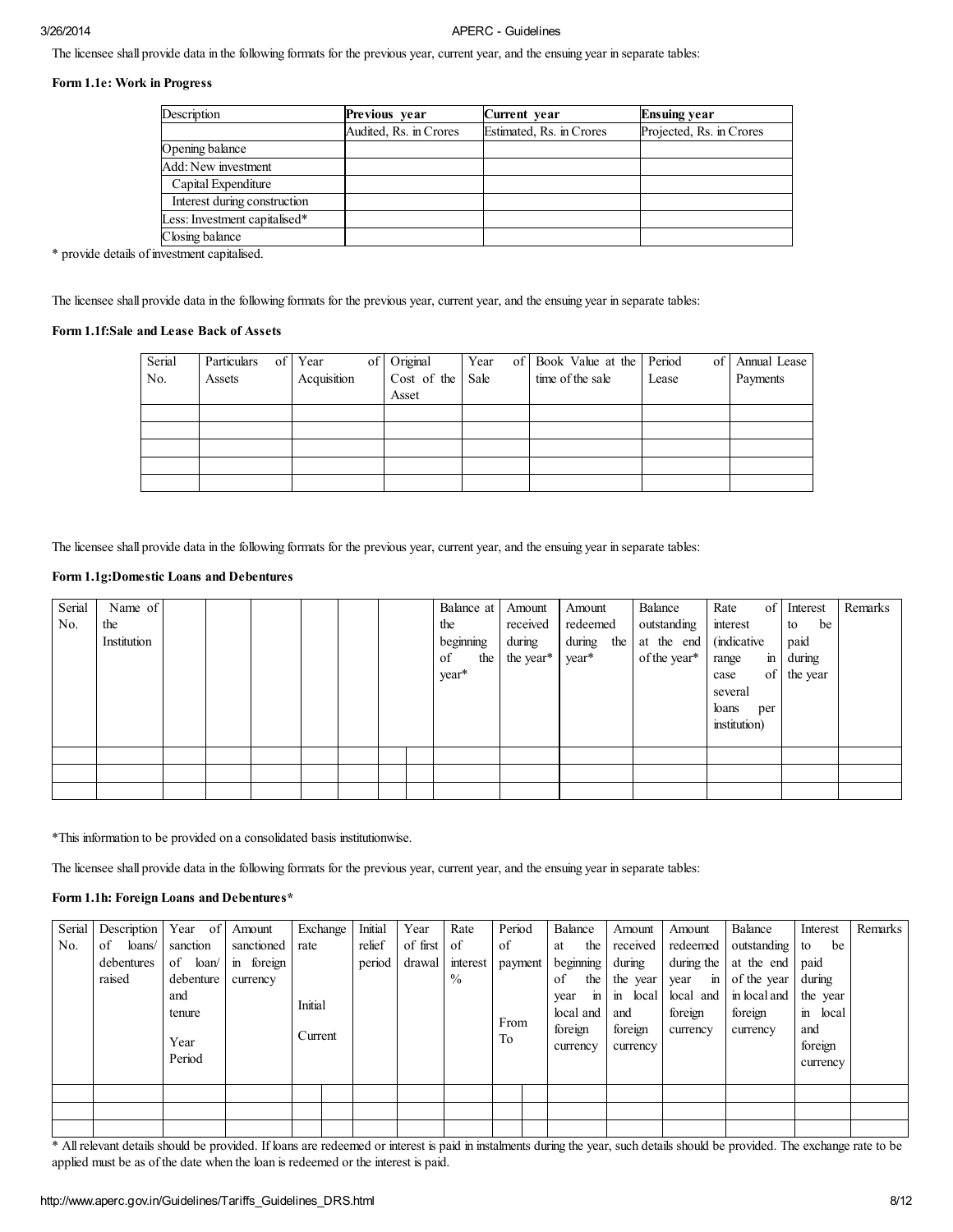#### Revenue Requirement Form 1.2: Reasonable Return

|                    | Previous | Current              | Ensuing   |   |
|--------------------|----------|----------------------|-----------|---|
|                    | vear     | vear                 | vear      |   |
| Ref. Data Required | Audited  | Estimated            | Projected |   |
|                    | Rs.      | in Rs. in Crores Rs. |           | m |
|                    | Crores   |                      | Crores    |   |

#### 10 (b) Reserve Bank rate used in the calculations below

- 9 (a) Reasonable return on the Capital base as on 31/3/99
- 9(a) Reasonable return on the Capital base thereafter
- 9 (b) Income from investments, other than those investment compulsorily made under para-IV of the Sixth Schedule
- 9 (c-1) The amount of any loans borrowed from organisations or institutions approved by the State Govt. multiplied by onehalf of one per centum
- 9 (c-2) The amount of any debenture issued by the licensee multiplied by one-half of one per centum
- 9 (d) The amount standing to the credit of the Development reserve at the close of the year multiplied by one-half of one per centum
- 9(e) Such other amount as may be allowed by the Central Government

## Total Reasonable Return sum of the above items

### Revenue Requirement Form 1.3: Expenditure

|              |                                                                        | <b>Previous</b> | <b>Current</b>       | <b>Ensuing</b> |              |
|--------------|------------------------------------------------------------------------|-----------------|----------------------|----------------|--------------|
|              |                                                                        | vear            | vear                 | year           |              |
| Ref.         | <b>Data Required</b>                                                   | Audited         | Estimated            | Projected      |              |
|              |                                                                        | Rs.             | in Rs. in Crores Rs. |                | $\mathbf{m}$ |
|              |                                                                        | Crores          |                      | Crores         |              |
|              | Expenditure properly incurred on :                                     |                 |                      |                |              |
| 2(b)(i)      | Purchase of energy (provide details in Form 1.3a)                      |                 |                      |                |              |
| $2(b)$ (ii)  | Distribution and sale of energy (broken down as follows)               |                 |                      |                |              |
|              | Wages, salaries, other allowances and benefits<br>1.                   |                 |                      |                |              |
|              | (including bonuses) of employees of the company.                       |                 |                      |                |              |
|              | (provide the breakdown shown in Form 1.3b)                             |                 |                      |                |              |
|              | 2. Administrative and General expenses relating to the                 |                 |                      |                |              |
|              | distribution and sale of energy                                        |                 |                      |                |              |
|              | 3. Non-labour repair and maintenance expenses relating                 |                 |                      |                |              |
|              | to the distribution and sale of energy                                 |                 |                      |                |              |
| $2(b)$ (iii) | Rents, rates & taxes, other than all taxes on income and               |                 |                      |                |              |
|              | profit                                                                 |                 |                      |                |              |
|              | 2 (b) (iv) Interest on loans advanced by the State Government          |                 |                      |                |              |
|              | 2 (b) (iv-Interest on loan borrowed from organisation or               |                 |                      |                |              |
| a)           | institutions approved by the State Government                          |                 |                      |                |              |
|              | 2 (b) (iv-Interest on debenture issued by the licensee                 |                 |                      |                |              |
| b)           |                                                                        |                 |                      |                |              |
|              | 2 (b) (v) Interest paid on security deposit                            |                 |                      |                |              |
|              | 2 (b) (vi) Legal charges                                               |                 |                      |                |              |
|              | 2 (b) (vii) Bad debts                                                  |                 |                      |                |              |
|              | 2 (b) (viii) Auditors' fees                                            |                 |                      |                |              |
|              | $2(b)(x)$ Depreciation                                                 |                 |                      |                |              |
|              | 2 (b) (xi) Other expenses (provide details in table below)             |                 |                      |                |              |
|              | 2 (b) (xii) Contribution to provident fund, staff pension and gratuity |                 |                      |                |              |
|              | 2 (b) (xii-Expenses on apprentice and other training schemes           |                 |                      |                |              |
| a)           |                                                                        |                 |                      |                |              |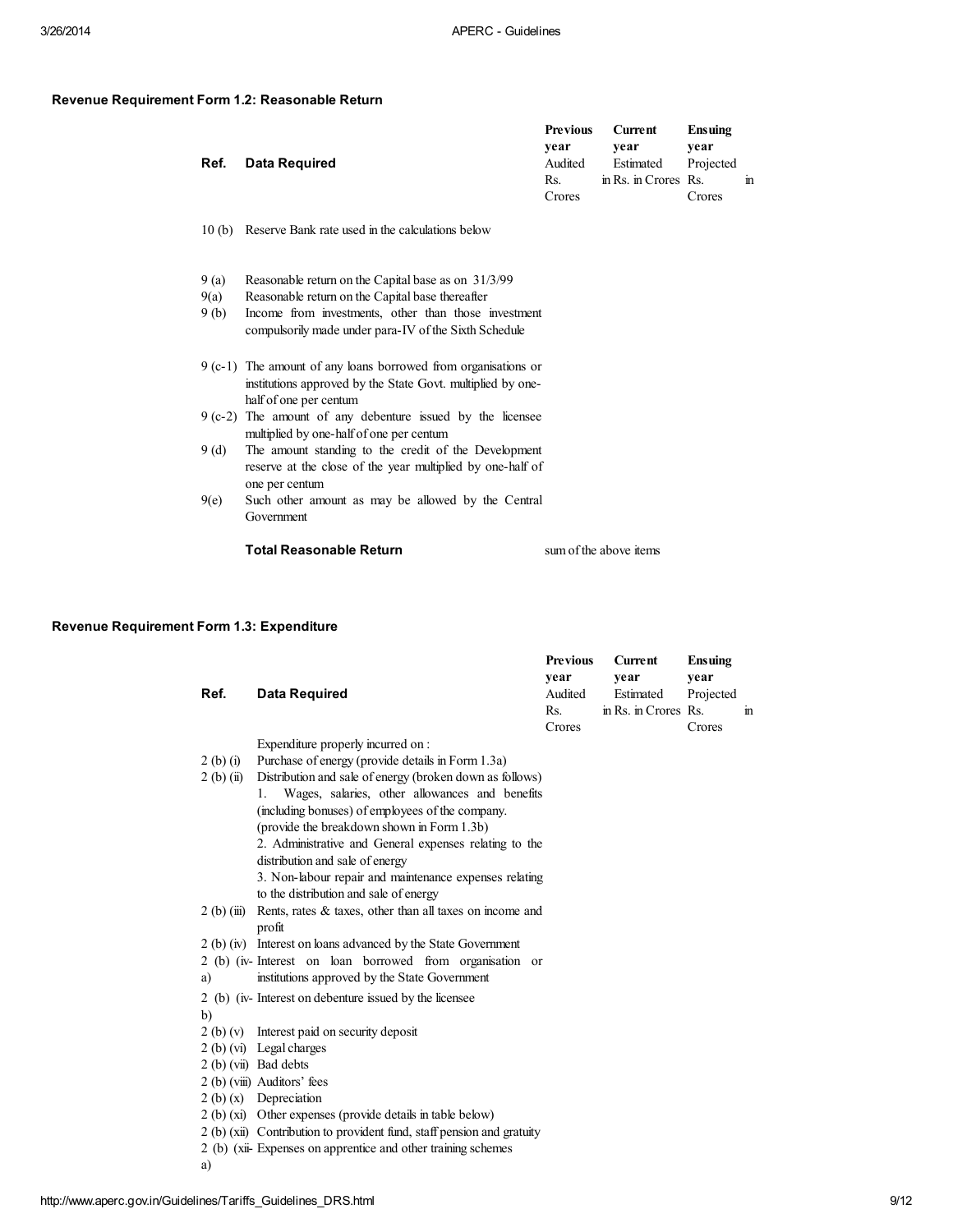|                         | 2 (b) (xiii) Bonus paid to the employees of the undertaking                                                                                                                                                                                                                                                                                                                                          |              |    |
|-------------------------|------------------------------------------------------------------------------------------------------------------------------------------------------------------------------------------------------------------------------------------------------------------------------------------------------------------------------------------------------------------------------------------------------|--------------|----|
|                         | Total "expenditure before special appropriations"                                                                                                                                                                                                                                                                                                                                                    | sum<br>above | of |
|                         | <b>Special appropriation to cover:</b>                                                                                                                                                                                                                                                                                                                                                               |              |    |
| b)                      | $2$ (c) (i) Previous losses*<br>$2(c)$ (ii) All tax on income and profits<br>$2(c)$ (iii) Instalments of written down amounts in respect of<br>intangible asset and new capital issue expenses<br>2 (c) (iv) Contribution to contingency reserve<br>$2 (c) (v)$ Contribution towards arrears depreciation<br>2 (c) (v-a) Contribution to Development Reserve<br>2 (c) (v- Debt redemption obligation |              |    |
|                         | $2(c)$ (vi) Other special appropriation                                                                                                                                                                                                                                                                                                                                                              |              |    |
|                         | Total "special appropriation"                                                                                                                                                                                                                                                                                                                                                                        | sum<br>above | of |
| Total<br>appropriation) | "expenditure"<br>(including<br>special                                                                                                                                                                                                                                                                                                                                                               |              |    |

Note: Management expenses (including remuneration of directors) and bonuses should be included in the wages, salaries, other allowances and benefits item above. All expenses associated with other businesses should be excluded.

\* Previous losses shall include the amount of capitalized losses allowed to be expensed by the Commission.

The licensee shall provide data in the following formats for the previous year, current year, and the ensuing year in separate tables:

## Form 1.3a: Cost of Purchased Power

| Name      | Maximum     | Voltage            | level Units   | Other          |                    | Part 1 of Part 2 of Part 3 of |              | Total Cost of Power at each interface point. (Rs. |           |           |       |
|-----------|-------------|--------------------|---------------|----------------|--------------------|-------------------------------|--------------|---------------------------------------------------|-----------|-----------|-------|
| and       | capacity at | at                 | each received | -of<br>measure | <b>Bulk Supply</b> | Bulk Supply                   | Bulk         | in crores)                                        |           |           |       |
| location  | each        | interface point at | each          | output that is | Tariff<br>at       | Tariff<br>at l                | Supply       |                                                   |           |           |       |
| of        | interface   | (KV)               | interface     | relevant<br>to | interface          | interface                     | Tariff<br>at |                                                   |           |           |       |
| interface | point (kW/  |                    | point.        | Bulk Supply    | point              | point                         | interface    |                                                   |           |           |       |
| point     | kVA         |                    | (M.U)         | tariff         |                    |                               | point        |                                                   |           |           |       |
|           |             |                    |               | components     |                    |                               |              |                                                   |           |           |       |
|           |             |                    |               |                |                    |                               |              |                                                   |           |           |       |
|           |             |                    |               |                |                    |                               |              | Charges                                           | Charges   | Charges   | Total |
|           |             |                    |               |                |                    |                               |              | from Part 1                                       | from Part | from Part |       |
|           |             |                    |               |                |                    |                               |              | of BS tariff                                      | 2 of BS   | 3 of BS   |       |
|           |             |                    |               |                |                    |                               |              |                                                   | tariff    | tariff    |       |
|           |             |                    |               |                |                    |                               |              |                                                   |           |           |       |
|           |             |                    |               |                |                    |                               |              |                                                   |           |           |       |
|           |             |                    |               |                |                    |                               |              |                                                   |           |           |       |

Note: If the interface point is used by more than one supplier, enter purchases from each supplier separately.

## Form 1.3b: Employment Costs

| Category of employee |                           | Previous year             |      | <b>Current year</b> |      | <b>Ensuing year</b> |      |  |
|----------------------|---------------------------|---------------------------|------|---------------------|------|---------------------|------|--|
|                      |                           | Number                    | Cost | Number              | Cost | Number              | Cost |  |
|                      |                           | <b>Sanctioned Working</b> |      | Sanctioned Working  |      | Sanctioned Working  |      |  |
|                      | Board of directors        |                           |      |                     |      |                     |      |  |
| 2                    | Support staff of Board of |                           |      |                     |      |                     |      |  |
|                      | Directors                 |                           |      |                     |      |                     |      |  |
| 2(a)                 | Technical                 |                           |      |                     |      |                     |      |  |
| 2(b)                 | Administrative            |                           |      |                     |      |                     |      |  |
| 2(c)                 | Accounts and finance      |                           |      |                     |      |                     |      |  |
| 2(d)                 | Other (please specify)    |                           |      |                     |      |                     |      |  |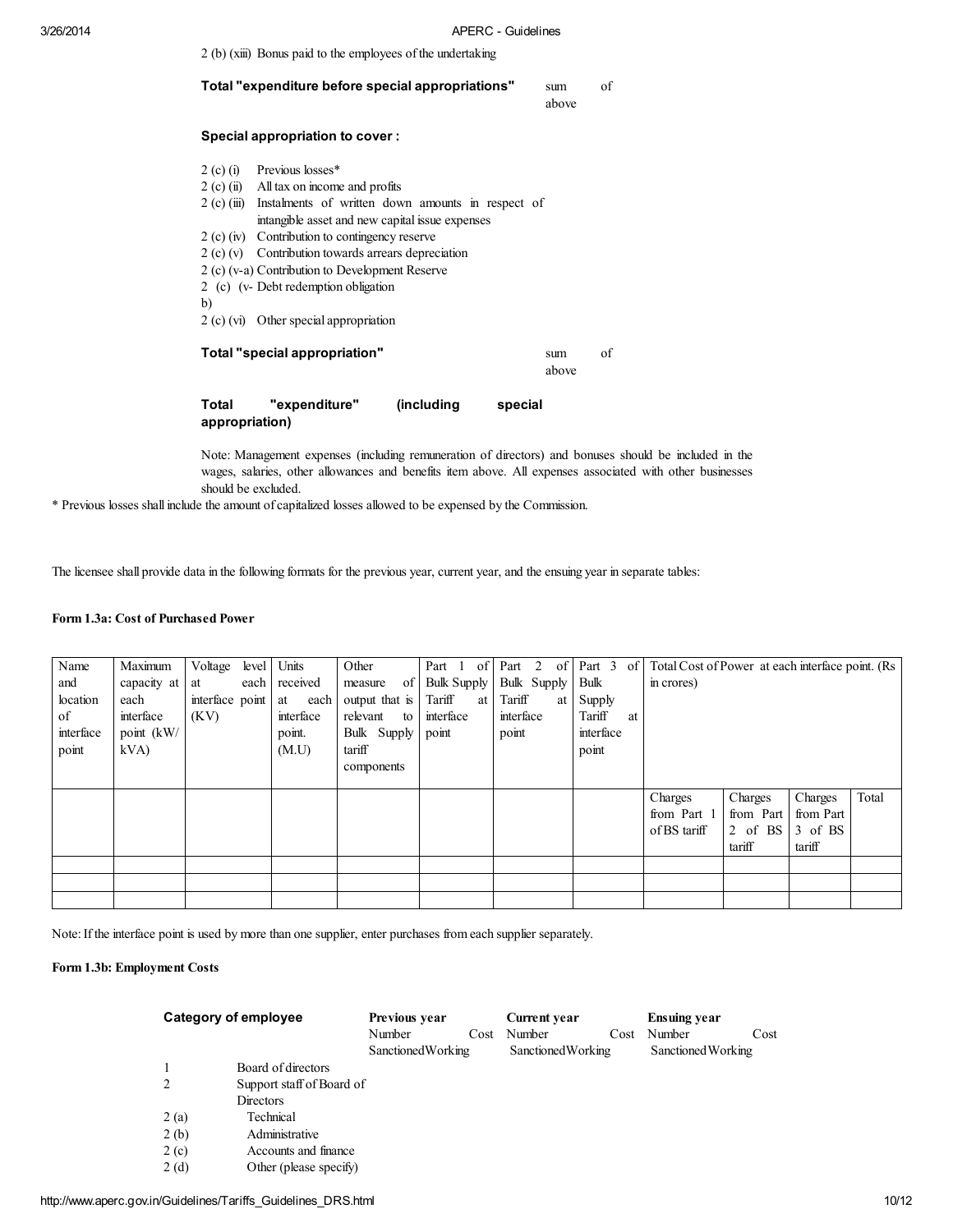| 3               | All other Staff      |
|-----------------|----------------------|
| 3(a)            | Technical            |
| $3(a)$ (i)      | Officers             |
| $3(a)$ (ii)     | Staff                |
| 3(b)            | Non-technical        |
| $3(b)$ (i)      | Administrative       |
| $3(b)$ (i.i)    | Officers             |
| $3(b)$ (i.ii)   | Staff                |
| $3(b)$ (ii)     | Accounts and finance |
| $3(b)$ (ii.i)   | Officers             |
| $3(b)$ (ii.ii)  | Staff                |
| $3(b)$ (iii)    | Others (please)      |
|                 | specify)             |
| $3(b)$ (iii.i)  | Officers             |
| $3(b)$ (iii.ii) | Staff                |

### Total employment data

Note:

Form 1.3b should include all employment remuneration for the years, whether capitalised or non-capitalised. Provide Separate information detailing the amounts of employee remuneration capitalised. All numbers of employees should be given on a consistent start-of-year or year-end basis. The *Cost* columns should include remuneration for actual employees, not sanctioned employees.

## Revenue Requirement Form 1.4: Non-Tariff Income

| Ref.                         | Data Required                                                                                                                          | <b>Previous</b><br>year<br>Audited | <b>Current</b><br>year<br>Estimated | Ensuing<br>year<br>Projected |              |
|------------------------------|----------------------------------------------------------------------------------------------------------------------------------------|------------------------------------|-------------------------------------|------------------------------|--------------|
|                              |                                                                                                                                        | Rs.<br>Crores                      | in Rs. in Crores Rs.                | Crores                       | $\mathbf{m}$ |
| $2(a)$ (ii)<br>$2$ (a) (iii) | Non-tariff income derived from :<br>Rental of meters and other apparatus hired to consumers<br>Sale $&$ repair of lamps and apparatus  |                                    |                                     |                              |              |
| 2(a)(iv)                     | Rents                                                                                                                                  |                                    |                                     |                              |              |
| 2(a)(v)<br>2(a) (vi)         | Transfer fees<br>Investments, fixed and call deposits and bank balances                                                                |                                    |                                     |                              |              |
| $2(a)$ (vii)                 | Other general recepts accountable for income tax and<br>arising from and ancillary or incidental to business of<br>electricity supply. |                                    |                                     |                              |              |
|                              | Revenue from surcharges for late payment                                                                                               |                                    |                                     |                              |              |
|                              | Total of "Non-tariff Income"                                                                                                           | sum<br>above                       | of                                  |                              |              |

Note: Exclude income derived from separate businesses.

## Revenue Requirement Form 1.5: Rebates Owed from Previous Year

| Data Required                                                                                   | TIC VIOUS VCAL<br>Audited            |  |  |  |  |
|-------------------------------------------------------------------------------------------------|--------------------------------------|--|--|--|--|
|                                                                                                 | Rs. in Crores                        |  |  |  |  |
| Income:                                                                                         |                                      |  |  |  |  |
| Tariff income                                                                                   |                                      |  |  |  |  |
| Non-tariff income                                                                               | from Form 1.4                        |  |  |  |  |
| <i>minus</i> total expenditure (including special appropriation) from Form 1.3                  |                                      |  |  |  |  |
| Clear Profit for audited year                                                                   | total income minus total expenditure |  |  |  |  |
|                                                                                                 | (including)<br>special               |  |  |  |  |
|                                                                                                 | appropriation)                       |  |  |  |  |
| Reasonable Return for audited year                                                              | from Form 1.2                        |  |  |  |  |
| Excess of Clear Profit over Reasonable Return (if any) Clear profit minus reasonable return (if |                                      |  |  |  |  |
| for audited year                                                                                | positive)                            |  |  |  |  |
|                                                                                                 |                                      |  |  |  |  |

Previous year